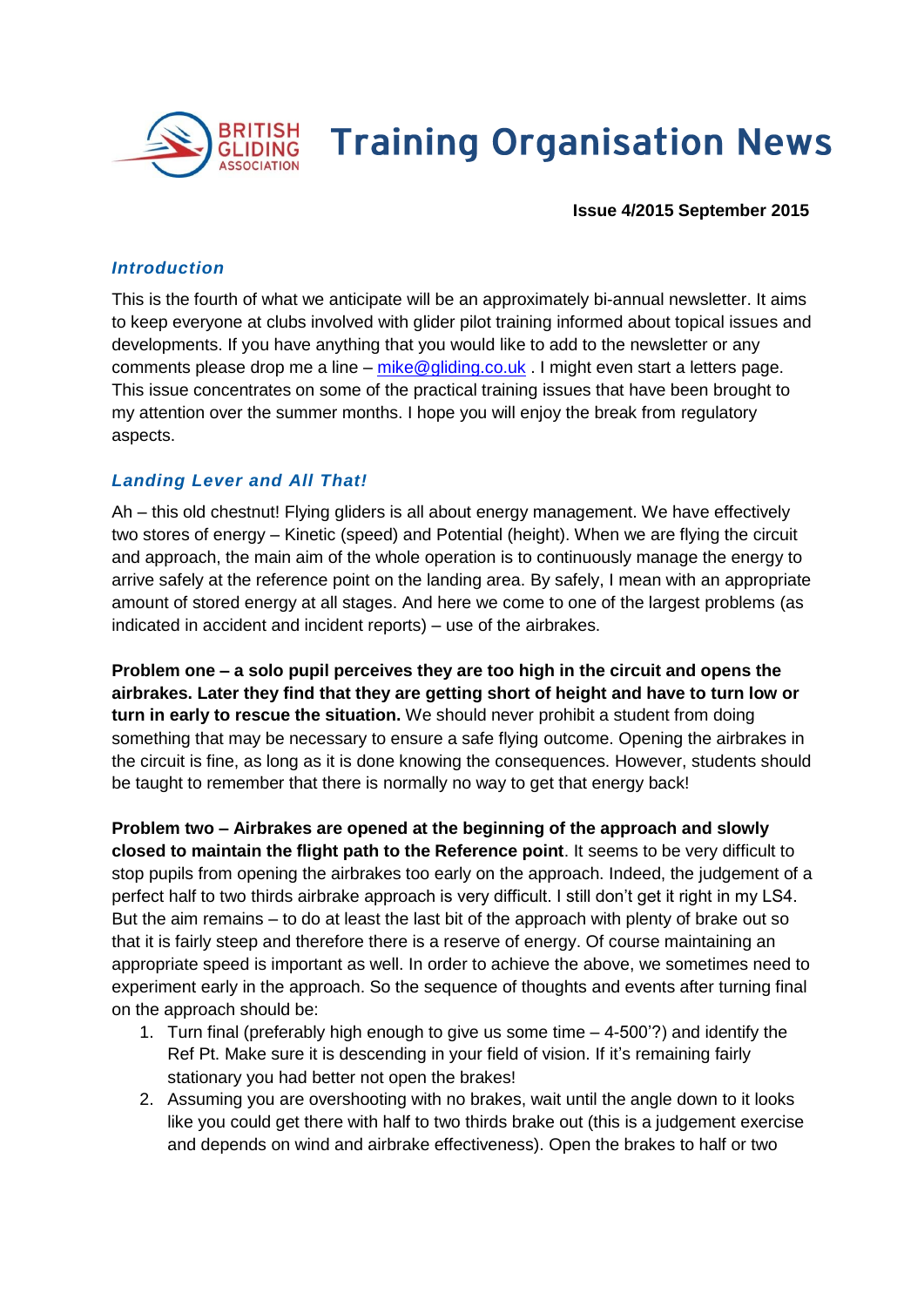thirds and assess the movement of the Ref Pt once everything has settled down. Maintain an appropriate speed.

3. It is likely that you have made a mistake – I often do! If your mistake is minor and you can adjust the brakes a little to attain the reference point, great. If you are undershooting a lot, and would have to close the brakes a great deal to maintain an accurate approach, shut them completely so that you can re-open them from a steeper angle to avoid the constantly shallowing approach. If you are overshooting open the brakes more. If you are still overshooting, can you sideslip?!

So we are aiming for the 'untidy' green line below (which depicts the 'experimenting' mentioned above), not the 'tidy' red one. I really hope this makes sense to everyone as there seems to be an approach control fail epidemic!



## *Raising the Nose to Take Out Slack in the Rope*

I have heard this quite a lot lately. Try asking your students what to do if there is slack in the rope on aerotow. I bet a lot of them will say raise the nose to slow down. This is incorrect. Unfortunately the relationship between Kinetic and Potential energy focusses on speed (remember  $E_k = \frac{1}{2} m v^2$ ). This means that to remove a bit of speed we are going to gain quite a lot of height. This is something we really don't want to do behind a tug. The correct technique is to simply wait for the slack to be taken up by the tug. If the slack is getting worse, it is permissible to open the brakes, but only until the problem stops getting worse. No more. If you think the weak link will break when the slack comes out of the rope, release just before the rope goes tight. *Do not release with significant slack in the rope!*

#### *Time Limit for Completing the Bronze Badge*

Ian Ashton from Bowland Forest GC contacted us to enquire what the reason behind the 12 month limit for completing all aspects of the Bronze badge was. We could not think of a reason not to make it longer, so we have extended it to 24 months which is an equivalent to EASA time–limits for aspects of the licence.

#### *Teaching Cockpit Checks*

When instructors are teaching the cockpit checks, it is important to include the 'other pilot' in these checks. In other words, when a student is checking the ballast, instruments, straps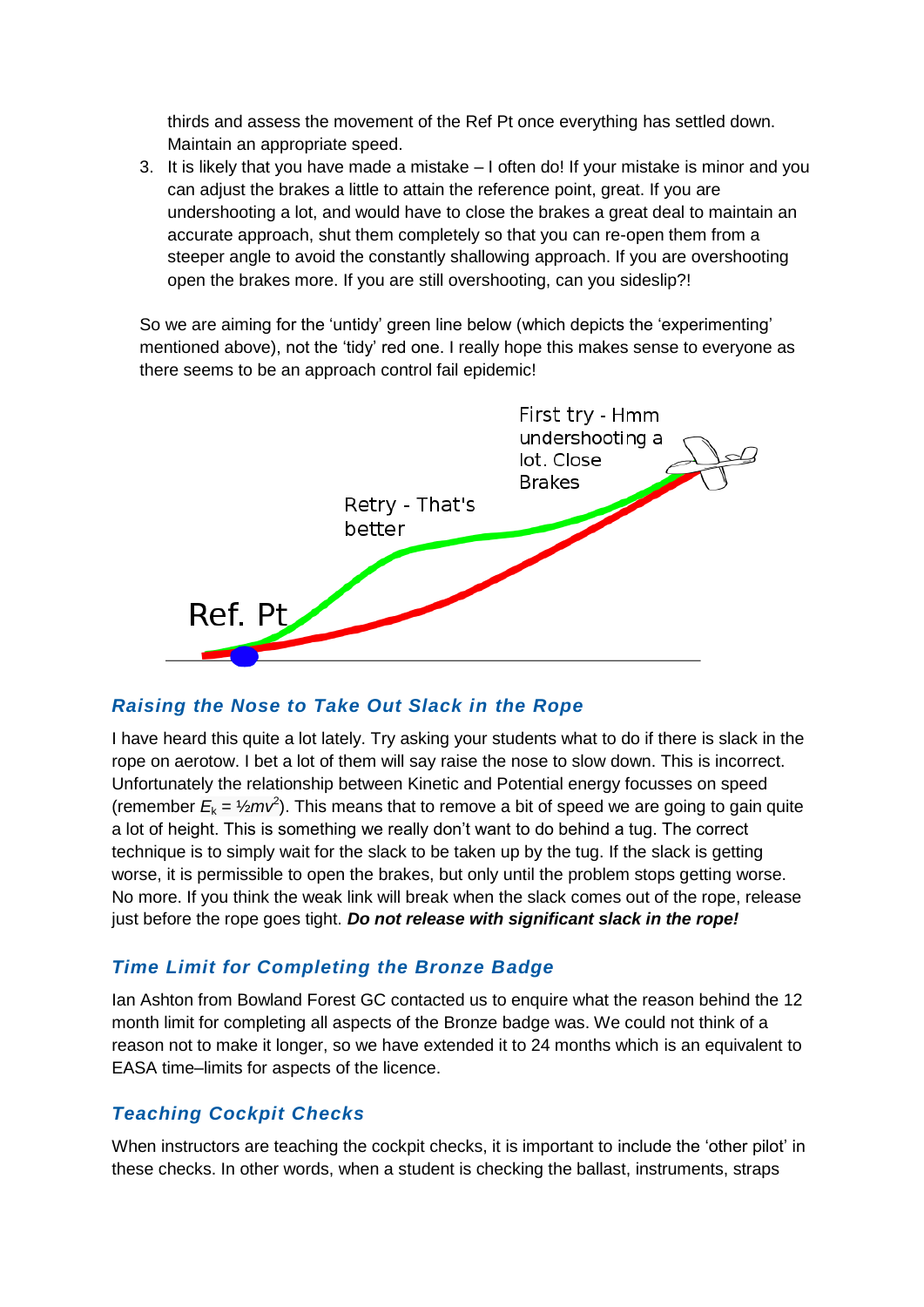and canopies, they need to be taught to ask the instructor if his or her instruments, straps etc are fit for flight as well as their own. When it comes to canopies on types where the canopies are separate, the student should be encouraged to check the other canopy themselves for security; visually or physically as appropriate. This will get the student into the habit of checking the other cockpit, so that when they fly solo, they will check to see if the back canopy is locked.

# *Do Something!!*

There have been quite a few instances recently where students have released from an aerotow or the winch as a kneejerk reaction to something else happening. In one instance, with the student flying an aerotow, the rear canopy opened and the student released at about 150'. This led to the instructor dealing with his canopy and attempting to land back on the airfield from extreme low level (no – there wasn't anywhere to land ahead). He managed it (well done!), but I wonder why the student released? In another accident a solo student pulled the release on the winch because he heard a bang. I'm not sure what to do about these incidents, but if the launch is progressing well, despite distractions, the first thing to do is…….nothing; assess the situation. Pulling the release will often put you in a greater pickle!

# *Temporarily Unsure of My Position…*

Perhaps it happens every year, but there seems to have been quite a few instances this summer of solo student pilots getting lost and landing out. Some of these are reported, some I hear about through the gliding grapevine. We need to improve our teaching of local landmarks for these sorts of pupils. Most sites have landmarks that can be used to direct a student to sometimes hard to find airfields. Make sure the student gets used to finding the airfield when it 'disappears'. Don't just tell them – help them work it out for themselves.

If the worst happens and the student still can't find the airfield and they are getting low, perhaps we should give them some very simple advice about landing out? We need to make the student aware which way the wind is blowing, related to some large local landmark, or perhaps even the direction of the Sun. Perhaps, depending on the time of year some advice about large fields that a cross country pilot wouldn't be happy to pick, but for an emergency would be fine. Maybe brown, ploughed fields at the beginning or end of summer, perhaps even crop if there is nothing better realistically during the middle of summer. I think that the above options, if a large field is picked would be far better than trying to get the glider down in some little grass field and running into the dry stone wall.

## *Hooker-Onners*

One of the most under – valued jobs on the airfield is the guy that hooks the glider on to the winch or tug. We get countless incidents every year where a pilot has left the tail dolly on, or left a canopy open, perhaps airbrakes are unlocked etc. If ground crew were trained to simply look around for those three key things before launch, we could avoid these incidents and accidents. If I am hooking someone on, I will check myself from the outside that the brakes look locked as well as the canopy and that the tail dolly is off. Of course, it requires a little training to detect these problems. I wonder if you could help me to spread the word?